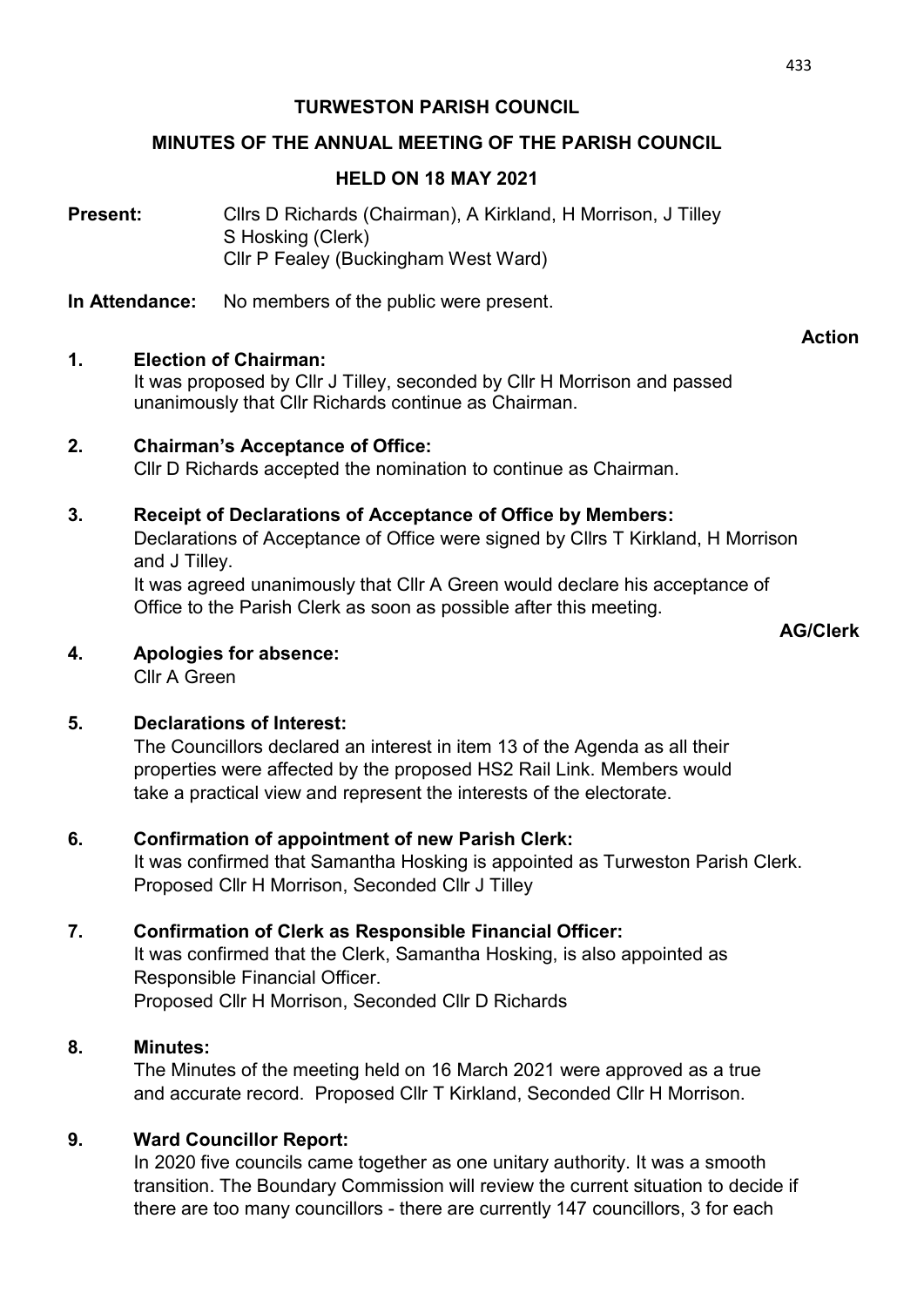ward. Buckingham West covers the new Buckingham estates and 12 villages. The 3 ward councillors will discuss who is responsible for each area/element.

Cllr Fealey used to be involved in planning issues and would like to continue to do so as well as continuing to look after Turweston.

Currently, demand on the planning departments is very high and it is difficult to recruit in this area. Cllr Fealey will be Chairman of North Bucks Area Planning Committee and will be involved on the Joint Strategic Planning Committee, which looks after the larger developments, waste and schools etc.

Martin Tett has been re-appointed as Leader of Buckinghamshire Council.

Buckinghamshire is one of the largest unitary authorities in England and has a huge expansion programme. It employs 4,000 staff and covers 169 parish/town councils, has a planned spend of £1.2 billion, currently is dealing with 12,000 planning applications, has a large population in child and adult care or in nursing homes and education is also a large undertaking.

HS2 - Applications for sections 4 and 17 (landscaping and highways) are progressing with 16 packages of work being looked at. Any above ground building elements will come through Bucks planning.

Current planned HS2 vehicle movement numbers are unacceptable.

Environment - Buckinghamshire Council will provide 543,000 mature trees over 10 years. More details on the Bucks website.

The old Aylesbury Vale site will become the new Buckinghamshire Centre. Old County Hall will be repurposed.

Planning regulations have been relaxed by central Government allowing, for example, conversion of bungalows to 2 storey dwellings without need for planning permission.

 'Planning in Principle' enquiries have been coming through. Cllr Fealey is concerned that this does not engage with local democracy. Need to protect green belts, conservation areas, AONBs.

There is a huge push to build on brownfield sites, with expected Buckinghamshire population growth from 546,000 - 585,000.

# 10. Matters arising from Minutes:

- 10.1 Update by Cllr Fealey to update on the drag racing licence at Turweston Airfield. The 'drag racing' was set up to record the sound of racing cars for gaming. This activity has now ceased.
- 10.2 Changes to planning law and how these might affect conservation areas as outlined by Cllr Fealey at the meeting on 6 October 2020 to be considered. Covered in report (item 9). No changes to rules for Conservation areas. More changes to planning laws are expected, especially on permitted development, but no details yet.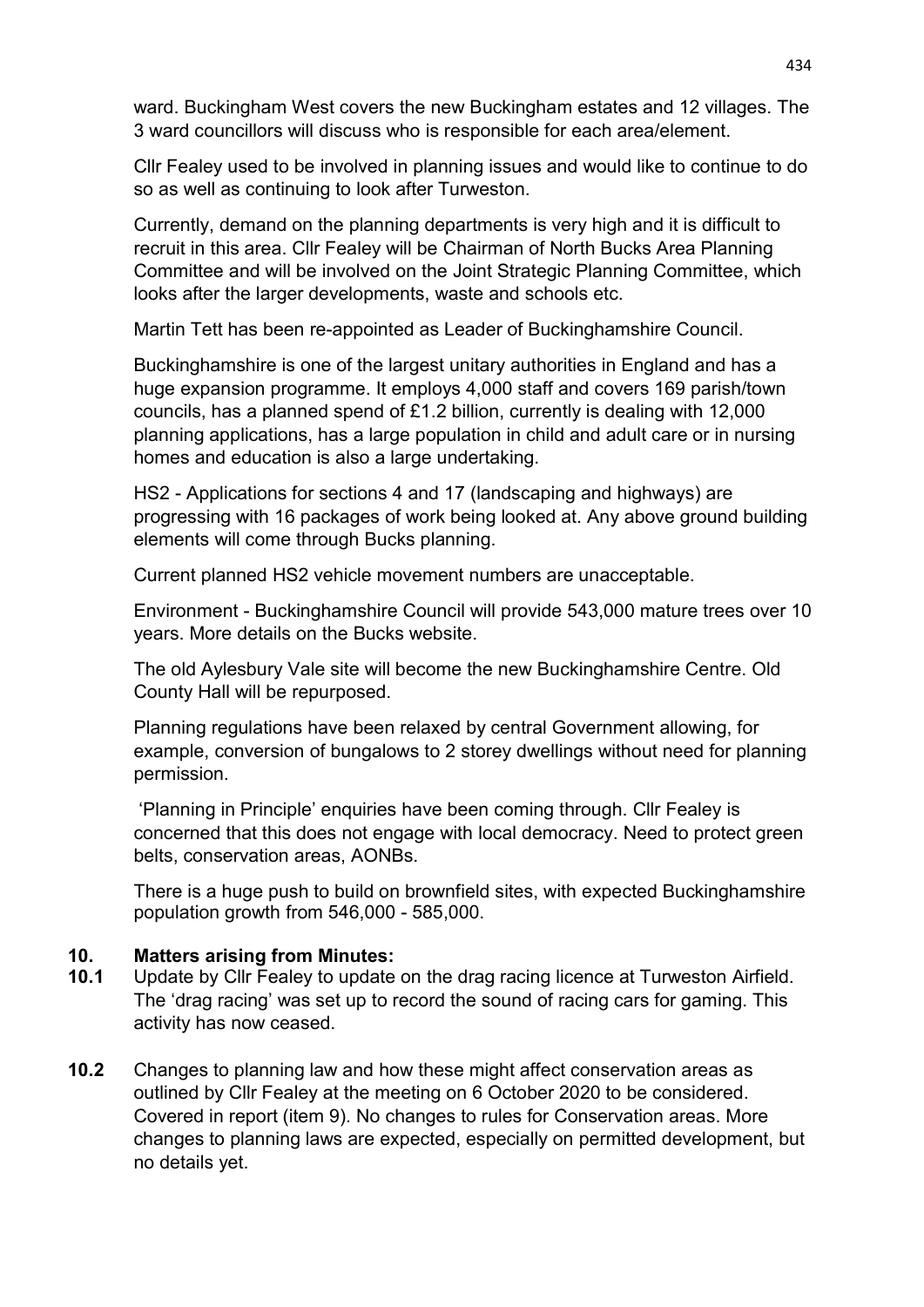# 11 . Parish Roads/Paths/Verges:

Road condition has deteriorated due to increased volume in traffic. Vehicles need to be slowed down too. A link to FixMyStreet will be sent to residents and included on the Village website to encourage everyone to report pot holes etc to Bucks Highways.

# 12. Report on Planning:

# Applications:

21/00651/APPand21/00652/ALB -The Stratton Arms Ph Main Street Turweston Buckinghamshire NN13 5JX Change of use of vacant land at the rear of the Stratton Arms to ten motor home pitches - PC commented that a revised more sympathetic proposal might be considered - Awaiting Decision 21/00192/APP - Hill Top Stables Brackley Road Turweston Buckinghamshire Variation of condition 2 (date required for the removal of the temporary Groom / Managers accommodation and ancillary Storage facilities.to be extended up until Tuesday 31 August 2021) relating to application 17/01651/APP - Awaiting **Decision** 

20/03358/APP and 20/03359/ALB - Court Cottage and Barn Main Street Turweston Buckinghamshire NN13 5JX Court Cottage - non-structural internal alterations and general internal refurbishment, replacement windows, new retaining wall and patio to rear. Barn at Court Cottage - structural repairs to roof truss with general roof repairs. Installation of supporting structure over door heads and replacement rolled lead roof to stable. Awaiting Decision and Pending **Consideration** 

20/03979/APP - Land Off Chapel Lane Turweston Buckinghamshire Demolition of existing garage building and erection of two detached dwellings with access, parking and amenity space together with a replacement garage. Pending consideration

19/02942/APP and 19/02943/ALB - Manor Farm House, Main Street, Turweston. Conversion of barn opposite Manor Farm to part 2 bedroom flat and part family room. Proposed works include raising the roof and its pitch, the insertion of conservation style rooflights and the replacement of all windows and doors. Awaiting Decision and Pending Consideration - HM to update on whether this is still being considered by the Applicants.

# Decisions:

21/00833/APP - 1 High Elms Oatleys Road Turweston Buckinghamshire NN13 5JX Variation of condition 3 relating to application 19/00439/APP - Replace the following drawings on condition 3 from 2019: 466/03 Rev D - Proposed plans, 466/04 - Site layout plans, New details for 2021 application, 466 5 B (Revised Floor Plans), 466 8A (revised Elevations), Velux Product information July 2020, Velux product information WK 06 - No objection by PC - Application granted

# 13. HS2 Rail Link update:

13.1 Update on meeting planned for April - Cllr Morrison

Clerk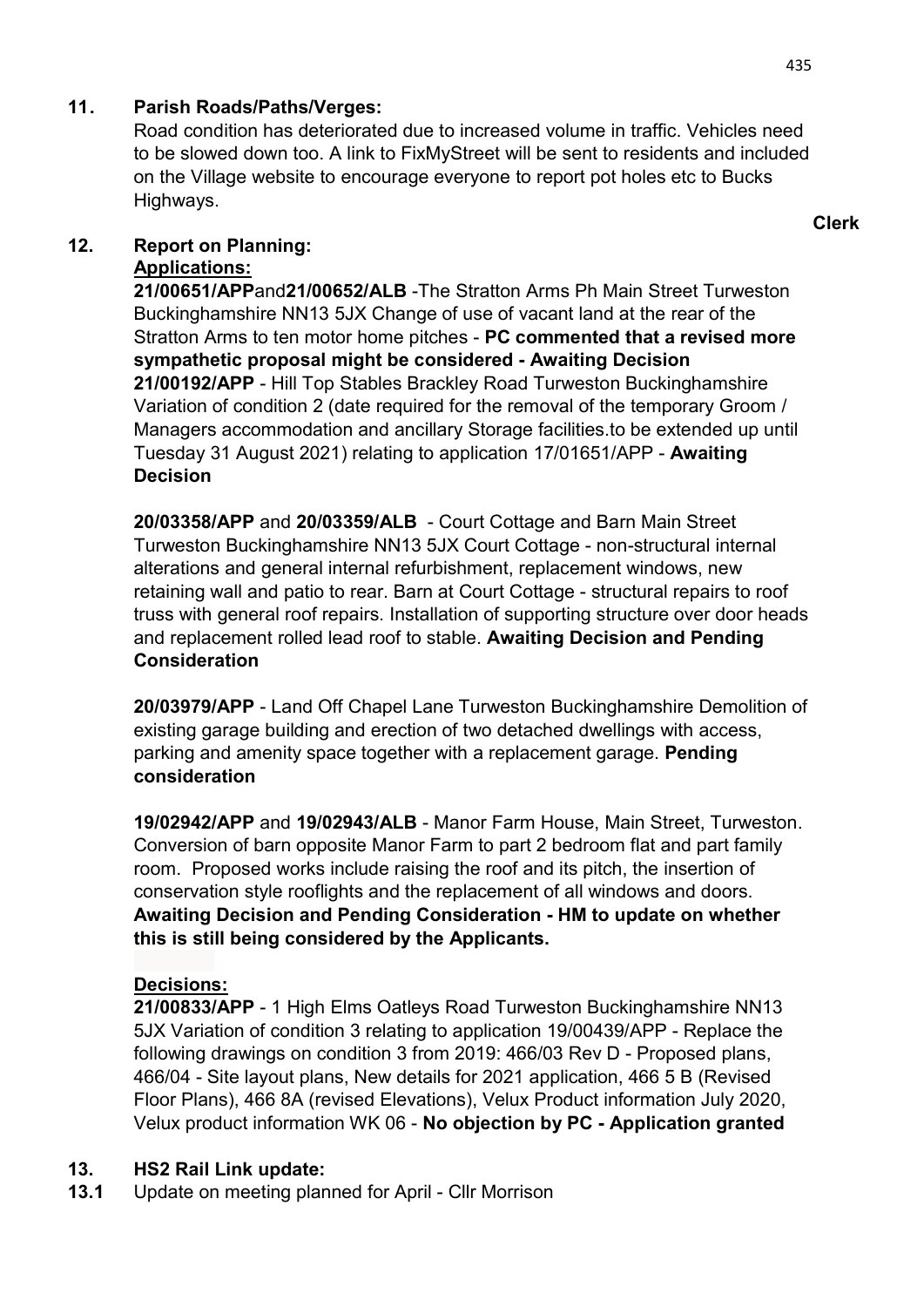13.2 Road Safety Fund - Cllr Morrison to update

 HM sent letter to Bucks Highways, a road safety brochure has been received. The Parish Council needs to decide on which road calming measures to pursue. Consideration will need to be given to the potential 'urbanising' effect on Turweston. The second tranche of HS2 Road Safety Funds can be claimed up to May 2022. Councillors will consider possible options for further discussion at the next Parish Council meeting. Proposed: Cllr H Morrison Seconded: Cllr J Tilley

#### DR/TK/HM/JT/AG

# 14. Report on the Playing Field:

14.1 Monthly inspection rota - report and actions.

 The Parish Council has received the £3,700 deed of grant from HS2. The second payment will be determined at a later date. The most likely complaint might be ground not restored to original condition. The appointed land agent is dealing with HS2 and FIT.

Inspection rota will continue in current format.

 Some moderate risk issues noted during last safety inspection. The Clerk will ask Wicksteed to quote on moderate risk repairs and lubrication of parts. Proposed: Cllr H Morrison, Seconded Cllr T Kirkland.

Clerk

Playground surfacing will be cleared of moss by Councillors.

The Parish Council will consider the renewal of equipment in the next 1-2 years and will view brochures to consider the type of new equipment available and the cost.

- 14.2 David Sharman's email of 6 August 2020 to be discussed. This issue could be taken to the Community Board. Defer to next meeting.
- 14.3 To consider action required over baby swings, weed control and surface moss. As above, item 14.1
- 15. To report on other Organisations: For report only. Nothing to report.
- 16. To report on Turweston Airfield (TA): Nothing to report.
- 17. Insurance Policy Renewal:

 The Parish Council approve Came & Company's recommendation, The insurance policy is due for renewal on 1 June 2021. Payment is approved as per Came & Company quote dated 29 April 2021, pending confirmation of dates. All in favour.

#### 18. Report on the Accounts:

- 18.1 The 2021/2022 accounts and payments were received and noted.
- 18.2 The internal audit report was received and noted.

436

Clerk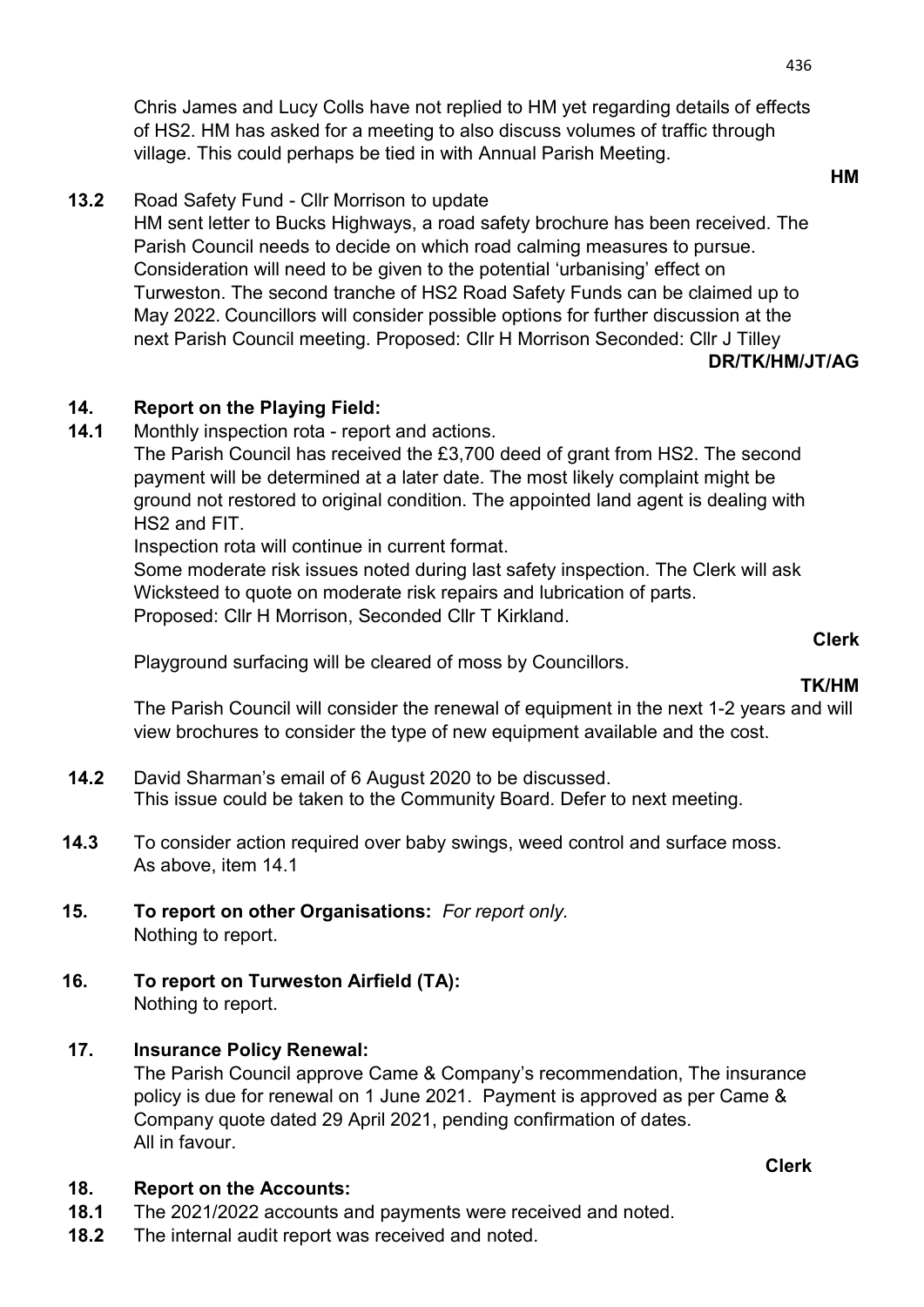18.3 The PC considered the effectiveness of the system of internal financial control and was satisfied.

Proposed: Cllr J Tilley Seconded: Cllr T Kirkland

- 18.4 The Parish Council confirmed that it meets the audit criteria for 2020/21 and wishes to certify itself as exempt from a limited assurance review.
	- Proposed: Cllr H Morrison Seconded: Cllr J Tilley
- 18.5 The Annual Governance Statement for 2020/21 was considered and it was resolved that this be approved.

Proposed: Cllr J Tilley Seconded: Cllr H Morrison

18.6 The Accounting Statement for 2020/21 were considered and it was resolved to approve these statements.

Proposed: Cllr T Kirkland Seconded: Cllr D Richards

- 18.7 The Accounting Statements were signed and dated by the Chairman.
- 18.8 Copies of the accounts to 1 May and the bank reconciliation were received and noted.

Treasurers A/C at 1 May 2021: £5,242.65. Business A/C: £41,703.82

# Receipts:

Bank Interest 6.35 Buckingham AVDC area  $4.050.00$  Precept 1<sup>st</sup> Payment The following payments made since  $16<sup>th</sup>$  March meeting were approved. Proposed: Cllr H Morrison Seconded: Cllr J Tilley

| Payee                | <b>Nett</b> | VAT   | <b>Gross</b> | <b>Method</b> | <b>Details</b>                |
|----------------------|-------------|-------|--------------|---------------|-------------------------------|
| Cartwright           | 220.60      | 44.12 | 264.72       | <b>FPO</b>    | Grasscutting                  |
| E-On                 | 74.49       | 3.72  | 78.21        | <b>FPO</b>    | Electricity 01/01/21-31/03/21 |
| <b>Cllr Richards</b> | 11.99       | 2.40  | 14.39        | <b>FPO</b>    | <b>Reimb Zoom Subs</b>        |
| $123$ -Reg           | 23.98       | 4.80  | 28.78        | <b>DD</b>     | Domain Renewal                |
| S Hosking            | 256.48      | 0.0   | 256.48       | <b>SO</b>     | <b>Incoming Clerk Salary</b>  |
| V Knight             | 276.90      | 0.0   | 276.90       | <b>SO</b>     | <b>Outgoing Clerk Salary</b>  |
| $123$ -Reg           | 29.88       | 5.98  | 35.86        | <b>DD</b>     | <b>ATLAS Renewal</b>          |

18.9 The following invoices were approved for payment. Proposed: Cllr J Tilley Seconded: Cllr H Morrison

| Payee                | <b>Nett</b> | <b>VAT</b> | <b>Gross</b> | <b>Method</b> | <b>Details</b>                 |
|----------------------|-------------|------------|--------------|---------------|--------------------------------|
| <b>BMKALC</b>        | 20.21       | 11.74      | 31.95        | <b>FPO</b>    | <b>Annual Subscription</b>     |
| <b>Cllr Richards</b> | 11.99       | 2.40       | 14.39        | <b>FPO</b>    | <b>Reimb Zoom Subscription</b> |
| <b>ICO</b>           | 35.00       | 0.00       | 35.00        | <b>DD</b>     | <b>Annual Fee</b>              |
| Came & Co            | 893.05      | 0.00       | 893.05       | <b>FPR</b>    | Insurance renewal              |
| Cartwrights          | 180.60      | 36.12      | 216.72       | <b>FPO</b>    | <b>Grass Cutting - April</b>   |
| <b>HMRC</b>          | 57.60       | 0.00       | 57.60        | tbc           | Salaries HMRC Payment - Apr    |